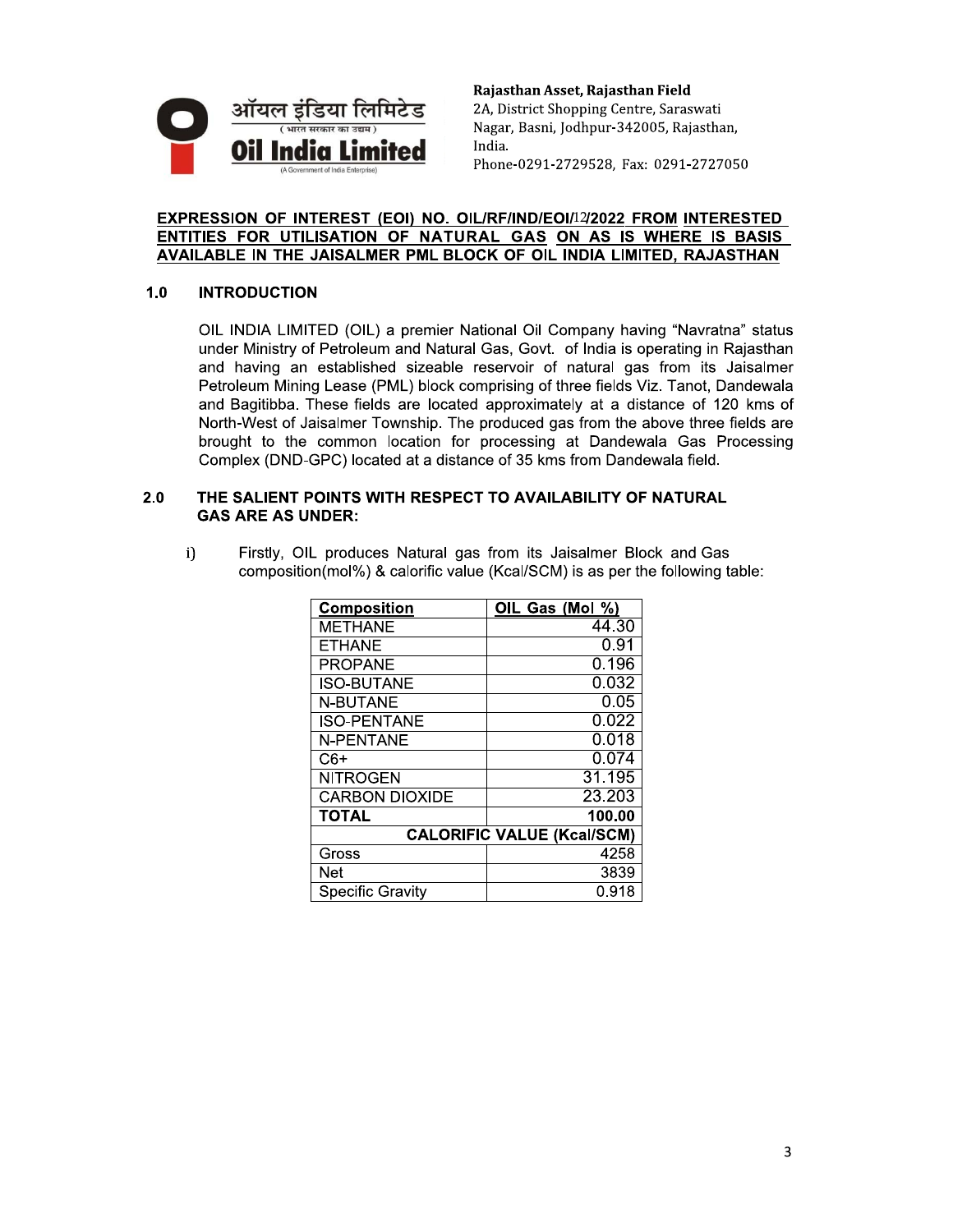- $\overline{ii}$ The natural gas is processed at DND-GPC installation where the liquid from the gas stream is removed via series of separators and the remaining water content from the gas stream is removed via Glycol Dehydration Unit thereafter gas stream is sent to the custody transfer point.
- iii) The processed gas is then metered using the custody transfer meter and then dispatched to GAIL for further distribution to the consumer i.e. **RRVUNL's Ramgarh Power Plant.**
- $iv)$ The party has to purchase the natural gas from OIL and can use it as a raw material for any industrial purpose of its choice. OIL shall charge the party for the natural gas supplied.
- The interested entity shall make required arrangement including pipeline,  $V)$ compression etc. to evacuate natural gas from custody transfer point to their respective plant/ unit at their own cost and risk.

#### METHODOLOGY OF SELECTION OF A 3.0 **SUITABLE PROJECT FOR UTILISATION OF NATURAL GAS:**

Interested entities may submit their interest against this EOI, indicating the Industrial Sectors they belong to, while submitting the EOI.

- a) It is worth mentioning here that OIL has potential to maintain the availability of natural gas at the maximum rate of 0.2-0.3 MMSCM per Day, if the demand from RRVUNL, Ramgarh is reduced (during tripping of gas turbines, any maintenance job etc.) or there will be additional natural gas available with OIL INDIA LIMITED, then that shall be available for sale on as is where is basis as well to the interested entity. Depending on the demand from the customer, gradually we will increase the natural gas production capacity. However, for the same OIL will have to make investment for natural gas production and processing infrastructure. Therefore, any proposal submitted to OIL should keep in mind the supply commitments for next 10-15 years and accordingly design business proposal.
- $b)$ It may be mentioned here that the parties offering better economics to OIL will be selected for their offered project.
- Interested entities may plan for establishing their proposed project near OIL's wellhead  $\mathbf{c}$ or Gas Processing Centre at Dandewala and evacuate natural gas directly from OIL's processing plant (DND-GPC Installation).

## 4.0 **INFORMATION TO BE FURNISHED BY ENTITIES**

- Interested entities should submit their complete project plan indicating the i) following:
	- a) Quantity of natural gas required per day.
	- b) Project Timeline.
	- c) Project details including the details of setup to be installed by theentity for uplifting, transportation, and utilization of natural gas.
	- d) Quantity of natural gas to be uplifted during the projectduration/contract period.
	- e) Sector / Industry in which the uplifted natural gas shall beutilized.
	- f) Remuneration to OIL against the natural gas supplied.
- $ii)$ If a new project is conceptualized, the complete project report indicating the